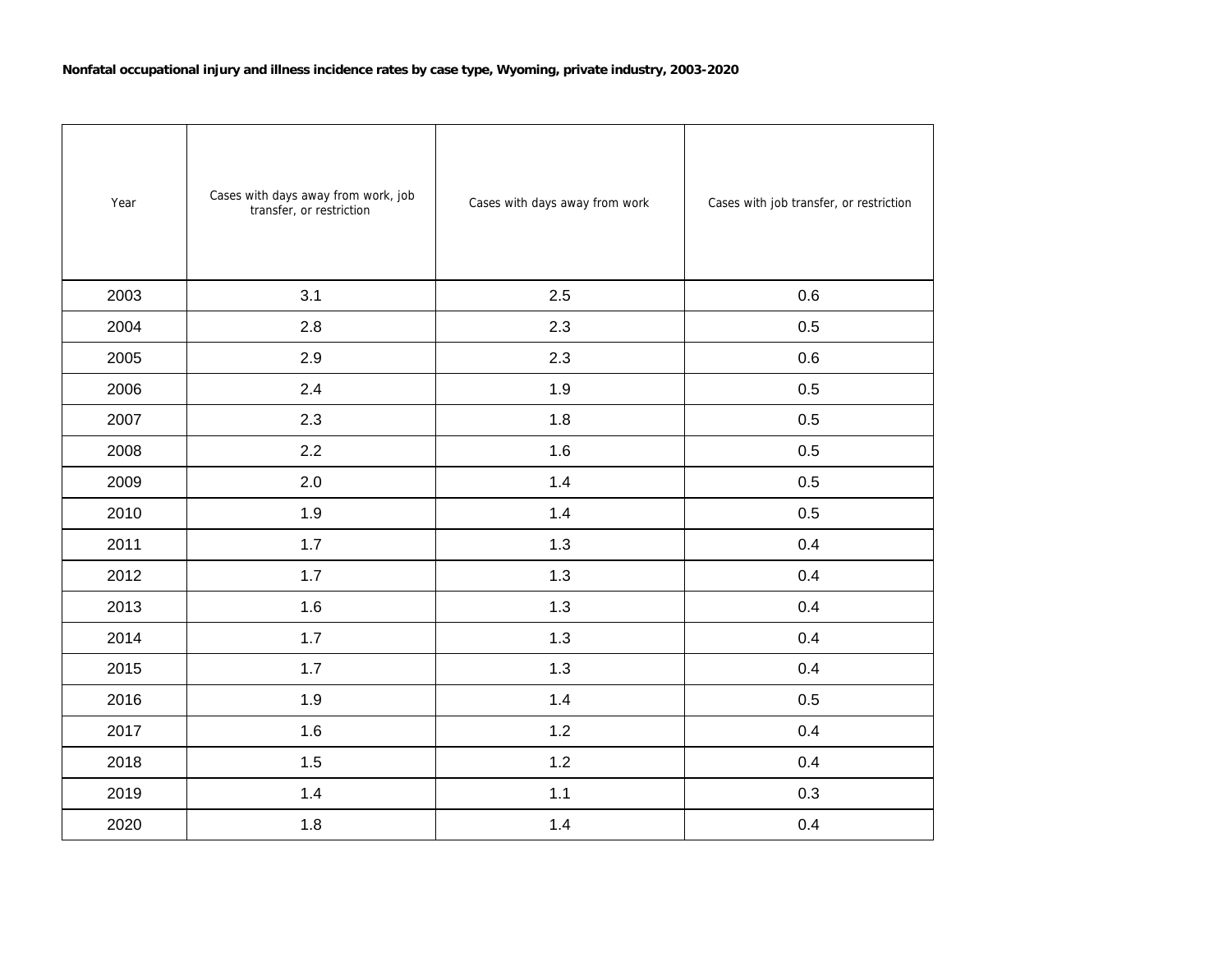

Nonfatal occupational injury and illness incidence rates by case type, Wyoming, private industry, 2003-2020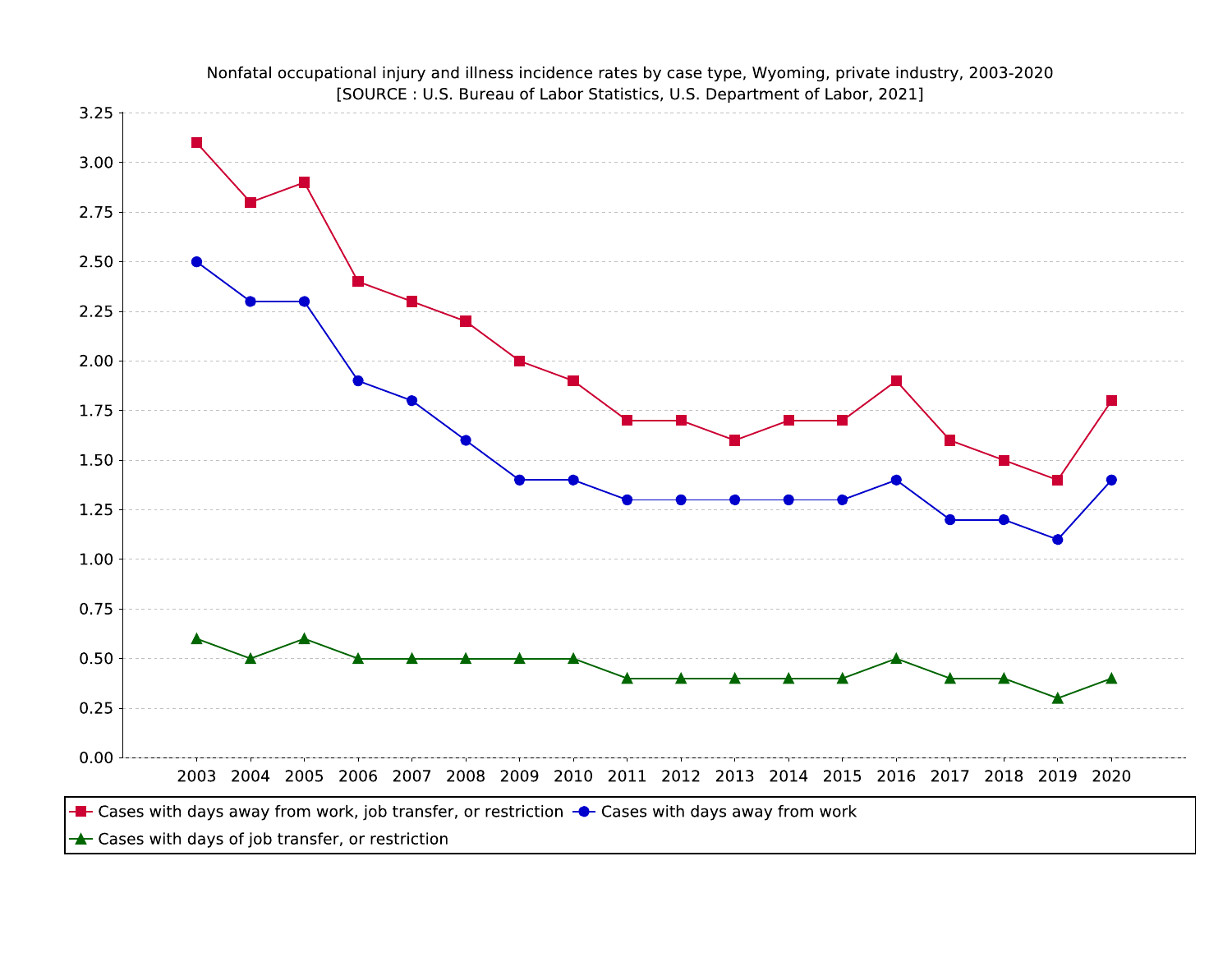| Year | Cases with days away from work, job<br>transfer, or restriction | Cases with days away from work | Cases with job transfer, or restriction |
|------|-----------------------------------------------------------------|--------------------------------|-----------------------------------------|
| 2003 | 2.9                                                             | 2.3                            | 0.6                                     |
| 2004 | 2.7                                                             | 2.2                            | 0.5                                     |
| 2005 | $\blacksquare$                                                  | ÷,                             | $\overline{\phantom{a}}$                |
| 2006 | ÷,                                                              | $\overline{\phantom{a}}$       | ÷,                                      |
| 2007 | $\overline{\phantom{a}}$                                        | $\overline{\phantom{a}}$       | $\blacksquare$                          |
| 2008 | 2.2                                                             | 1.7                            | 0.5                                     |
| 2009 | 1.9                                                             | 1.5                            | 0.5                                     |
| 2010 | 1.8                                                             | 1.4                            | 0.4                                     |
| 2011 | 1.7                                                             | 1.3                            | 0.4                                     |
| 2012 | 1.8                                                             | 1.4                            | 0.4                                     |
| 2013 | 1.6                                                             | 1.3                            | 0.3                                     |
| 2014 | 1.7                                                             | 1.3                            | 0.4                                     |
| 2015 | 1.7                                                             | 1.3                            | 0.4                                     |
| 2016 | 1.9                                                             | 1.5                            | 0.4                                     |
| 2017 | 1.6                                                             | 1.3                            | 0.4                                     |
| 2018 | 1.5                                                             | 1.2                            | 0.3                                     |
| 2019 | 1.4                                                             | 1.1                            | 0.3                                     |
| 2020 | 1.8                                                             | 1.4                            | 0.4                                     |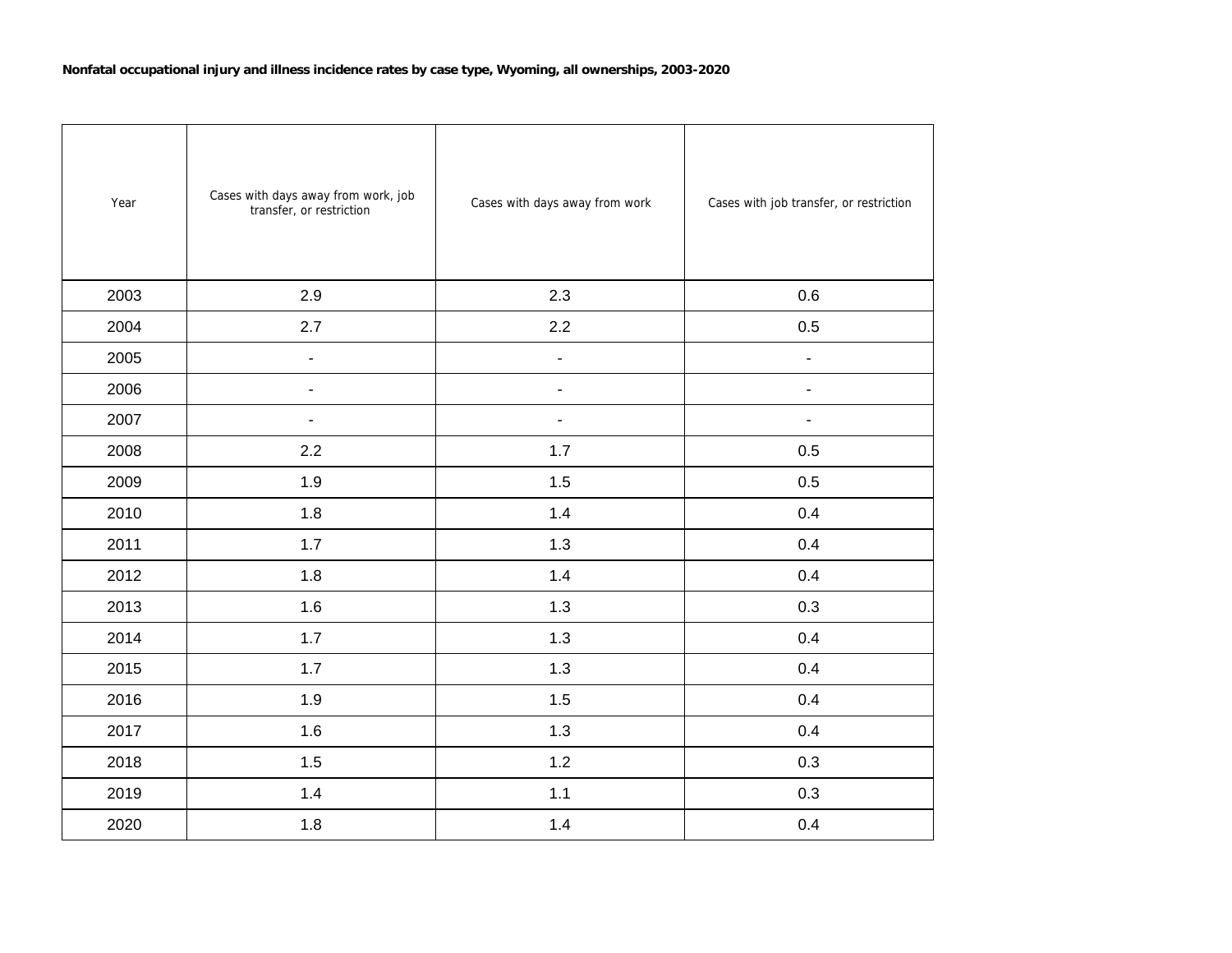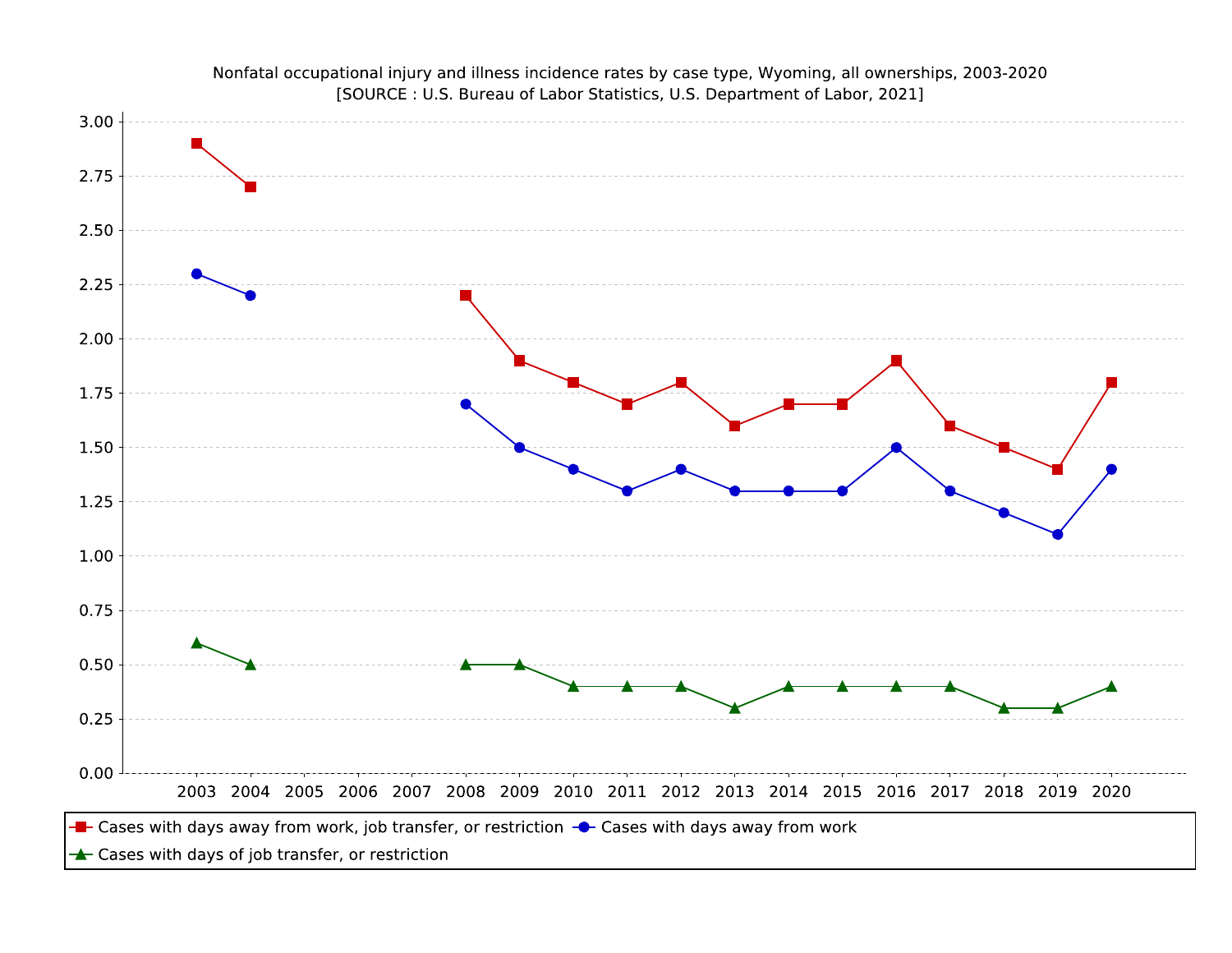| Year | Cases with days away from work, job<br>transfer, or restriction | Cases with days away from work | Cases with job transfer, or restriction |
|------|-----------------------------------------------------------------|--------------------------------|-----------------------------------------|
| 2003 | 2.0                                                             | 1.6                            | 0.3                                     |
| 2004 | 2.2                                                             | 1.9                            | 0.2                                     |
| 2005 | $\blacksquare$                                                  | $\blacksquare$                 | $\blacksquare$                          |
| 2006 | $\overline{\phantom{a}}$                                        | $\blacksquare$                 | $\overline{\phantom{a}}$                |
| 2007 | $\blacksquare$                                                  | ÷,                             | $\blacksquare$                          |
| 2008 | 2.1                                                             | 1.8                            | 0.2                                     |
| 2009 | 1.8                                                             | 1.6                            | 0.2                                     |
| 2010 | 1.7                                                             | 1.5                            | 0.2                                     |
| 2011 | 1.6                                                             | 1.4                            | 0.2                                     |
| 2012 | 1.8                                                             | 1.6                            | 0.2                                     |
| 2013 | 1.7                                                             | 1.4                            | 0.3                                     |
| 2014 | 1.8                                                             | 1.5                            | 0.2                                     |
| 2015 | 1.4                                                             | 1.2                            | 0.2                                     |
| 2016 | 1.9                                                             | 1.6                            | 0.3                                     |
| 2017 | 1.7                                                             | 1.5                            | 0.2                                     |
| 2018 | 1.5                                                             | 1.2                            | 0.3                                     |
| 2019 | 1.4                                                             | 1.2                            | 0.2                                     |
| 2020 | 1.9                                                             | 1.7                            | 0.2                                     |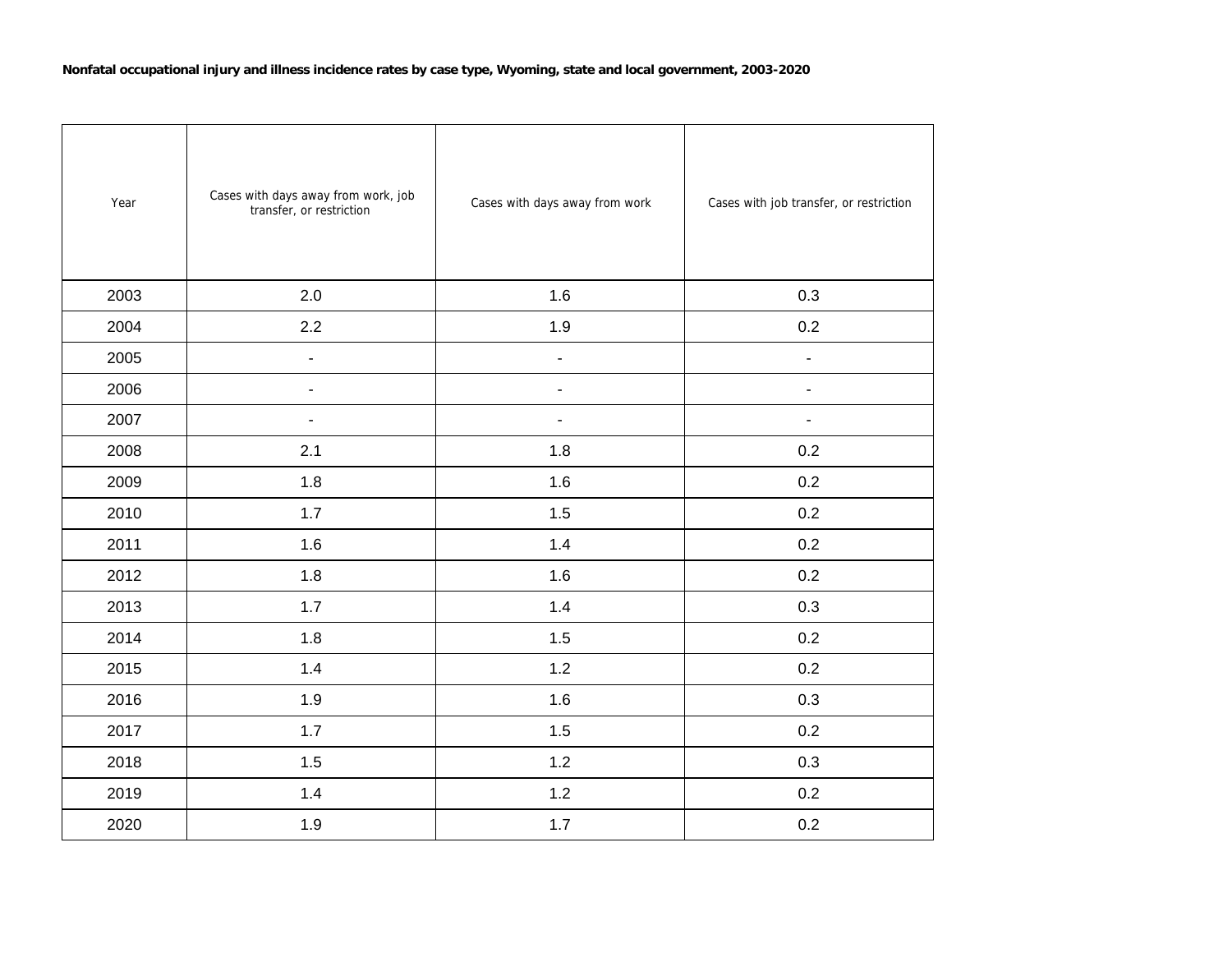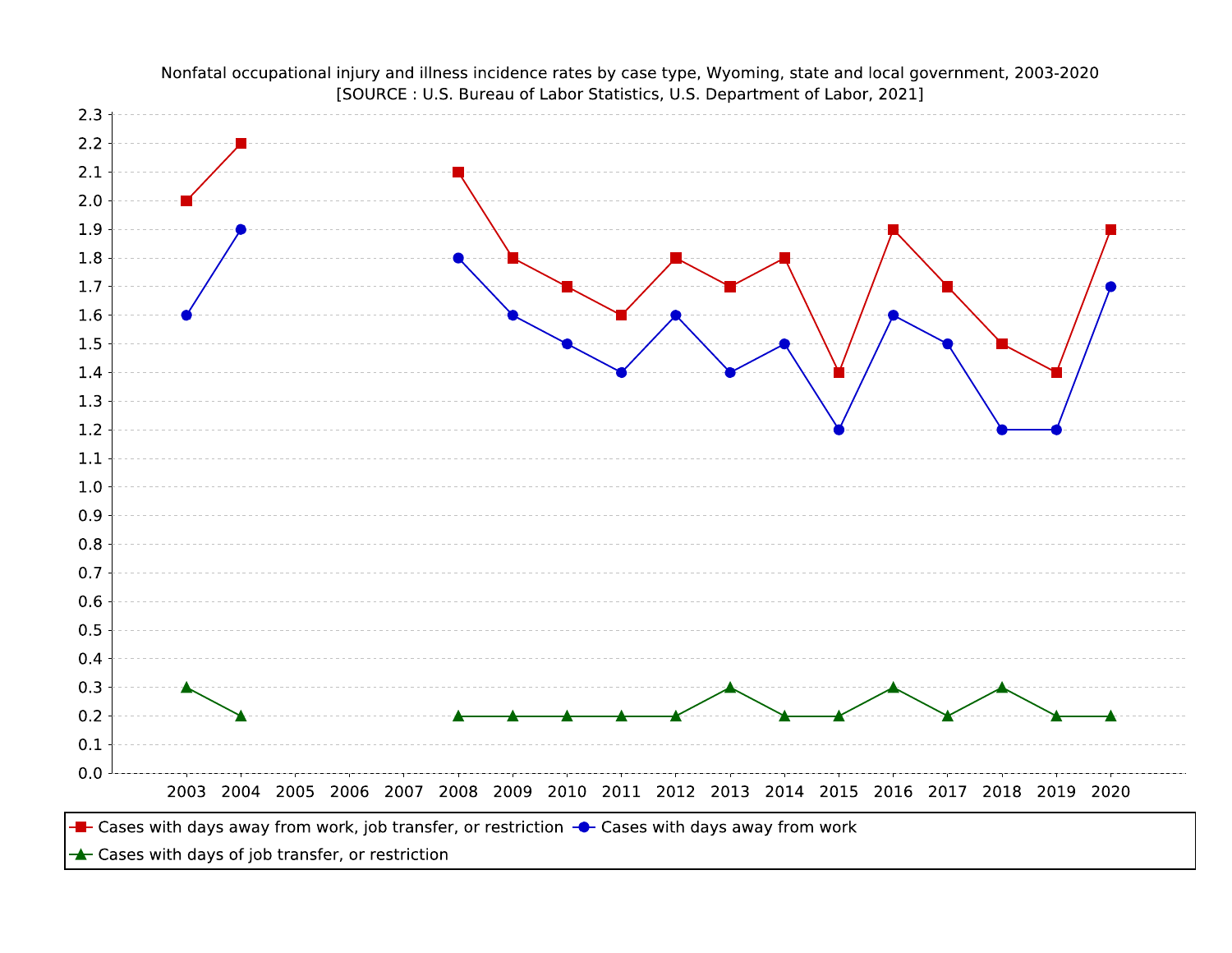| Year | Cases with days away from work, job<br>transfer, or restriction | Cases with days away from work | Cases with job transfer, or restriction |
|------|-----------------------------------------------------------------|--------------------------------|-----------------------------------------|
| 2003 | $\blacksquare$                                                  | $\blacksquare$                 | $\blacksquare$                          |
| 2004 | 2.2                                                             | 1.9                            | 0.2                                     |
| 2005 | $\blacksquare$                                                  | ÷,                             | $\overline{\phantom{0}}$                |
| 2006 | $\blacksquare$                                                  | $\blacksquare$                 | $\overline{\phantom{0}}$                |
| 2007 | $\overline{a}$                                                  | $\mathbf{r}$                   | $\blacksquare$                          |
| 2008 | 1.8                                                             | 1.5                            | 0.2                                     |
| 2009 | 1.3                                                             | $1.2$                          | 0.1                                     |
| 2010 | 1.3                                                             | 1.2                            | $\blacksquare$                          |
| 2011 | 1.4                                                             | 1.3                            | $\blacksquare$                          |
| 2012 | 1.9                                                             | 1.8                            | 0.1                                     |
| 2013 | 1.4                                                             | 1.2                            | 0.2                                     |
| 2014 | 1.8                                                             | 1.6                            | 0.1                                     |
| 2015 | $1.2$                                                           | 1.1                            | $\overline{\phantom{a}}$                |
| 2016 | $\blacksquare$                                                  | $\overline{\phantom{a}}$       | $\blacksquare$                          |
| 2017 | 2.0                                                             | 1.8                            | 0.2                                     |
| 2018 | $\blacksquare$                                                  | $\blacksquare$                 | $\blacksquare$                          |
| 2019 | 1.1                                                             | 0.9                            | $\overline{\phantom{0}}$                |
| 2020 | 2.5                                                             | 2.3                            | 0.2                                     |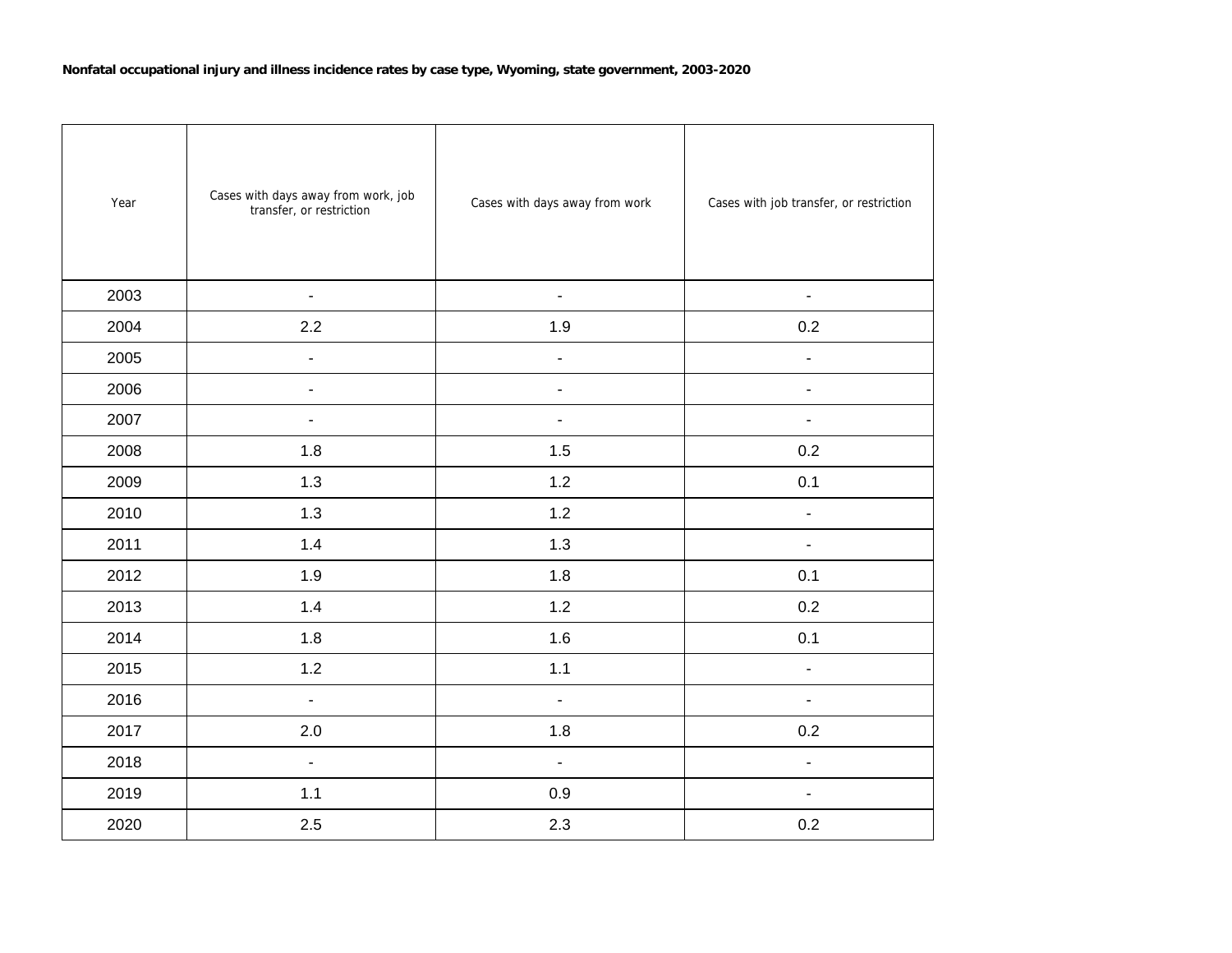

Nonfatal occupational injury and illness incidence rates by case type, Wyoming, state government, 2003-2020 [SOURCE : U.S. Bureau of Labor Statistics, U.S. Department of Labor, 2021]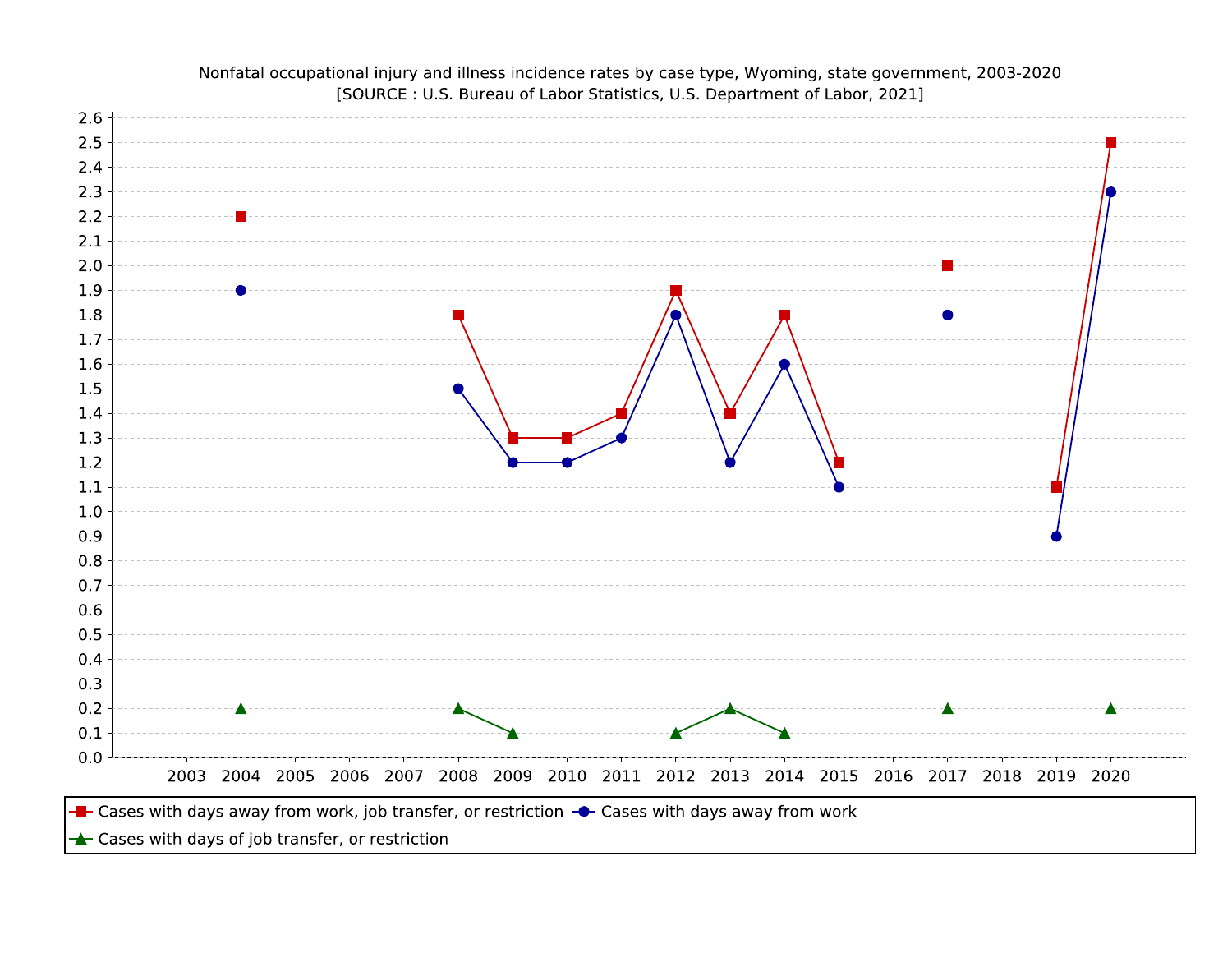| Year | Cases with days away from work, job<br>transfer, or restriction | Cases with days away from work | Cases with job transfer, or restriction |
|------|-----------------------------------------------------------------|--------------------------------|-----------------------------------------|
| 2003 | $\blacksquare$                                                  | $\blacksquare$                 | $\blacksquare$                          |
| 2004 | 2.2                                                             | 2.0                            | 0.2                                     |
| 2005 | $\blacksquare$                                                  | ä,                             | $\overline{\phantom{a}}$                |
| 2006 | $\blacksquare$                                                  | $\blacksquare$                 | $\overline{\phantom{0}}$                |
| 2007 | ÷,                                                              | L,                             | L,                                      |
| 2008 | 2.2                                                             | 1.9                            | 0.2                                     |
| 2009 | 2.0                                                             | 1.7                            | 0.3                                     |
| 2010 | 1.8                                                             | 1.5                            | 0.3                                     |
| 2011 | 1.7                                                             | 1.4                            | 0.3                                     |
| 2012 | 1.8                                                             | 1.6                            | 0.2                                     |
| 2013 | 1.8                                                             | 1.5                            | 0.3                                     |
| 2014 | 1.8                                                             | 1.5                            | 0.3                                     |
| 2015 | 1.5                                                             | $1.2$                          | 0.3                                     |
| 2016 | $\omega$                                                        | $\omega$                       | $\mathbf{r}$                            |
| 2017 | 1.5                                                             | 1.3                            | 0.2                                     |
| 2018 | $\blacksquare$                                                  | $\blacksquare$                 | $\blacksquare$                          |
| 2019 | 1.5                                                             | 1.3                            | 0.2                                     |
| 2020 | $1.7$                                                           | 1.5                            | 0.2                                     |